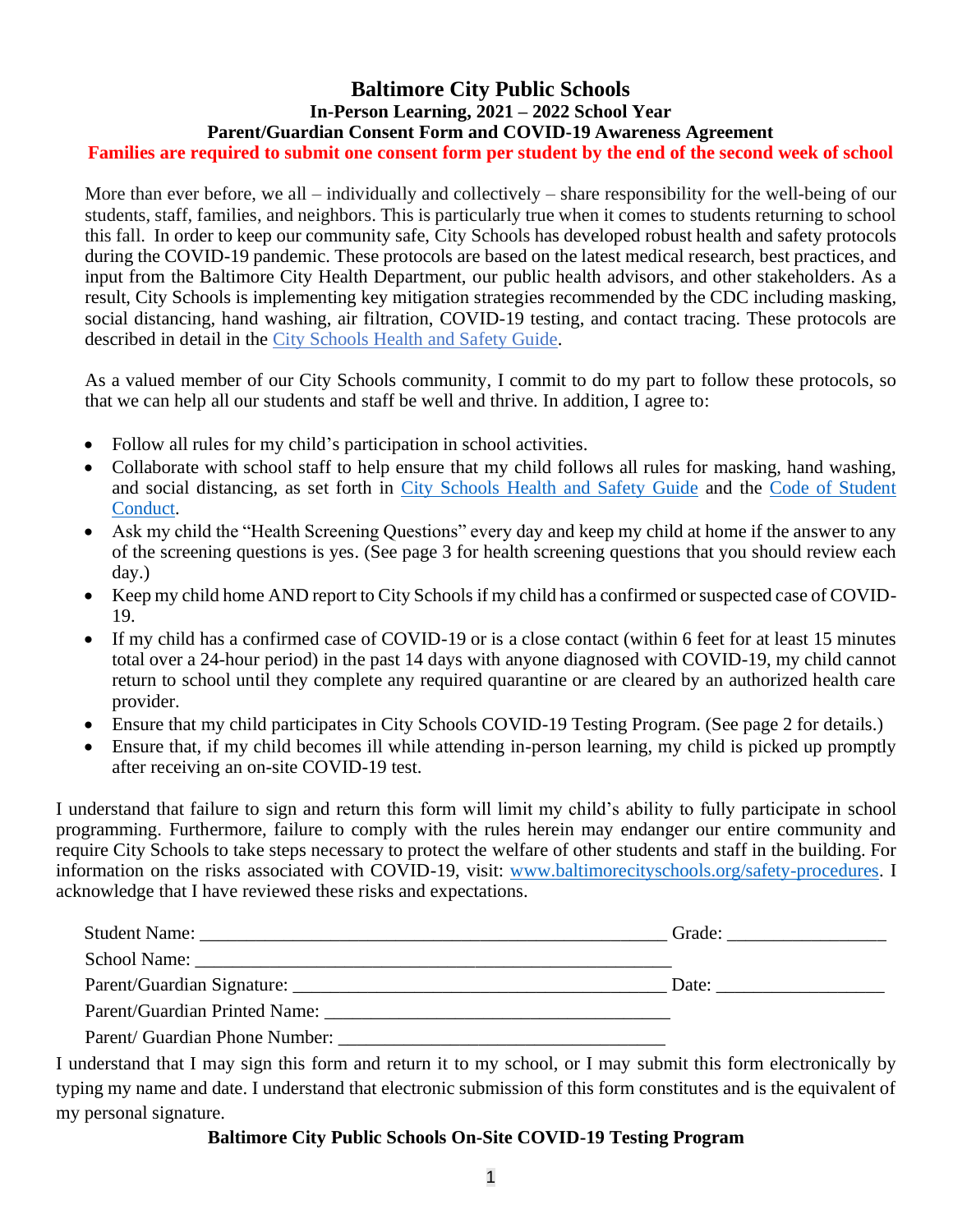The City Schools COVID-19 Testing Program is **convenient, safe, and free of charge**. The program includes:

**No-Symptom, Early Detection, PCR Testing**: Students and staff receive regular tests for early detection of COVID-19. Testing takes minutes to complete. Results of PCR tests are highly accurate and typically available within 24-48 hours.

| Saliva-based        | <b>Pooled PCR Testing:</b> Students and staff in classroom pods self-administer                               |
|---------------------|---------------------------------------------------------------------------------------------------------------|
| <b>PCR Testing:</b> | collection of their own sample (unless the student needs assistance) by inserting a                           |
|                     | Students and staff put   small swab, like a Q-Tip, into the front of their nose. Nasal swabs from a pod or    |
|                     | saliva (spit) in a tube, pods are combined and tested in a group at a central laboratory. Pooled testing      |
|                     | which is collected and sent   does not identify any specific individual who may have COVID-19 or collect      |
|                     | to a central laboratory for personal information. If COVID-19 is identified in the pod, individual testing is |
| testing.            | required and will be administered at school. The pooled test is not required to be                            |
|                     | approved or authorized by the U.S. Food & Drug Administration (FDA) and is                                    |
|                     | not an FDA approved or authorized test nor a medical diagnostic test.                                         |

**Symptomatic Testing**: In addition to no-symptom testing, students who are part of a classroom pod that tests positive, or who have symptoms of a COVID-19-like illness, as well as close contacts, will be tested on-site by trained staff. Staff will call the parent/guardian to pick their child up promptly after their test.

| <b>Rapid antigen test:</b> Trained staff insert a small | <b>Molecular PCR test:</b> Trained staff insert a small swab, |
|---------------------------------------------------------|---------------------------------------------------------------|
| swab, similar to a Q-Tip, inside the front of the       | like a Q-Tip, a bit deeper in the individual's nose. This     |
| individual's nose. The swab is placed on a testing      | test is sent to a lab for processing. Results are typically   |
| card and processed with a reagent to get the result,    | available in 2-3 days.                                        |
| which is available in 15-20 minutes.                    |                                                               |

Test providers include the University of Maryland Medical System, University of Maryland Pathology Associates, Baltimore City Health Department, Maryland Department of Health, Mako Medical, and the Maryland State Department of Education (symptomatic testing); ShieldT3 (saliva-based PCR testing); Abbott BinaxNOW (rapid antigen test); and Concentric by Ginkgo (pooled testing). Any changes to test providers will be shared with parents and posted at [https://www.baltimorecityschools.org/covid-screens,](https://www.baltimorecityschools.org/covid-screens) which contains additional details about the testing program.

## **By signing this consent form, I voluntarily agree to have my child participate in the City Schools COVID-19 testing program, and I authorize collection of my child's nasal and/or saliva swab sample. I understand**:

- The potential risks of nasal swab collection, if performed as instructed, include discomfort from the insertion of the swabs. Any irritation is expected to be brief.
- Testing will regularly occur during the school day when parents are not present.
- As with any COVID-19 test, there is the potential for incorrect (false positive or false negative) results.
- Samples will be tested by trained staff or test providers working under an agreement with City Schools. Results will be shared with City Schools, students' parents/guardians, test providers, the Maryland Department of Health, the Baltimore City Health Department, and CRISP (Maryland Health Information Exchange), but *only* for public health purposes (such as contact tracing and taking other steps to prevent the further spread of COVID-19 in your school community) and in accordance with applicable law and State and local policies protecting student privacy and the security of your child's data. Information that may be shared includes your child's name and test results, date of birth/age, demographic data, school or program participation, classroom/cohort/pod, enrollment and attendance, parent/guardian names, address, telephone, mobile number, and email address.
- While no medical experimental research will be conducted using test samples, City Schools and its contractors monitor aspects of the COVID-19 virus, such as tracking viral mutations by sequencing viruses and microbes in samples collected through the program, for epidemiological and public health purposes. City Schools also